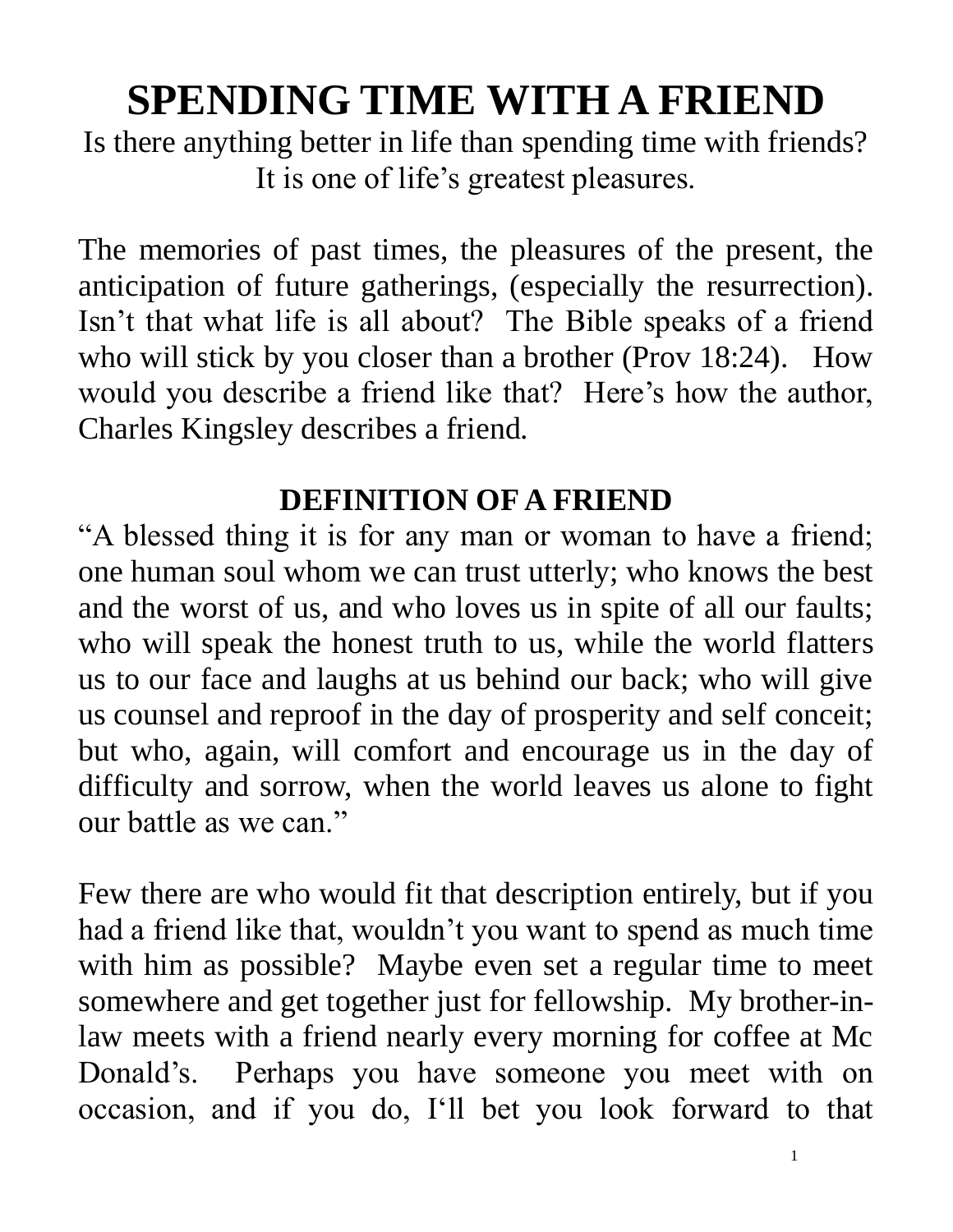meeting with pleasant anticipation. You undoubtedly discuss a variety of topics, maybe even ask or offer some advice. And when you part, typically you feel lifted in spirit and better able to face the coming day. Of course, that's friendship.

Perhaps you or your friend don't quite measure up to Kingsley's description of a friend, but you still are blessed by your get-together. Oh, if only we were able to meet with someone who filled all the requirements of that description, what blessings we might receive.

## **OUR FRIEND**

Come to think of it, we do know of one who fits that description and then some; one who loves us despite of our failings, is always ready to forgive and is a great help in time of need. If we could meet Him over coffee some morning perhaps we would hear something like this:

"You are mine; I created you. It was I that formed you in your mother's womb. I loved you then, and I love you now, for I have formed you in my image. I have great plans for you; wonders that will leave you wide-eyed and breathless for the thrill of it all. I have given you a brief view of life, a glimpse into eternity with all its marvels.

"I want to give life to you on a *permanent* basis; I want to give you *eternal* life, but it must be your choice. I will respect your wishes. You did not ask for life. I gave it to you free, without cost, with out obligation. Do with it as you will, for I have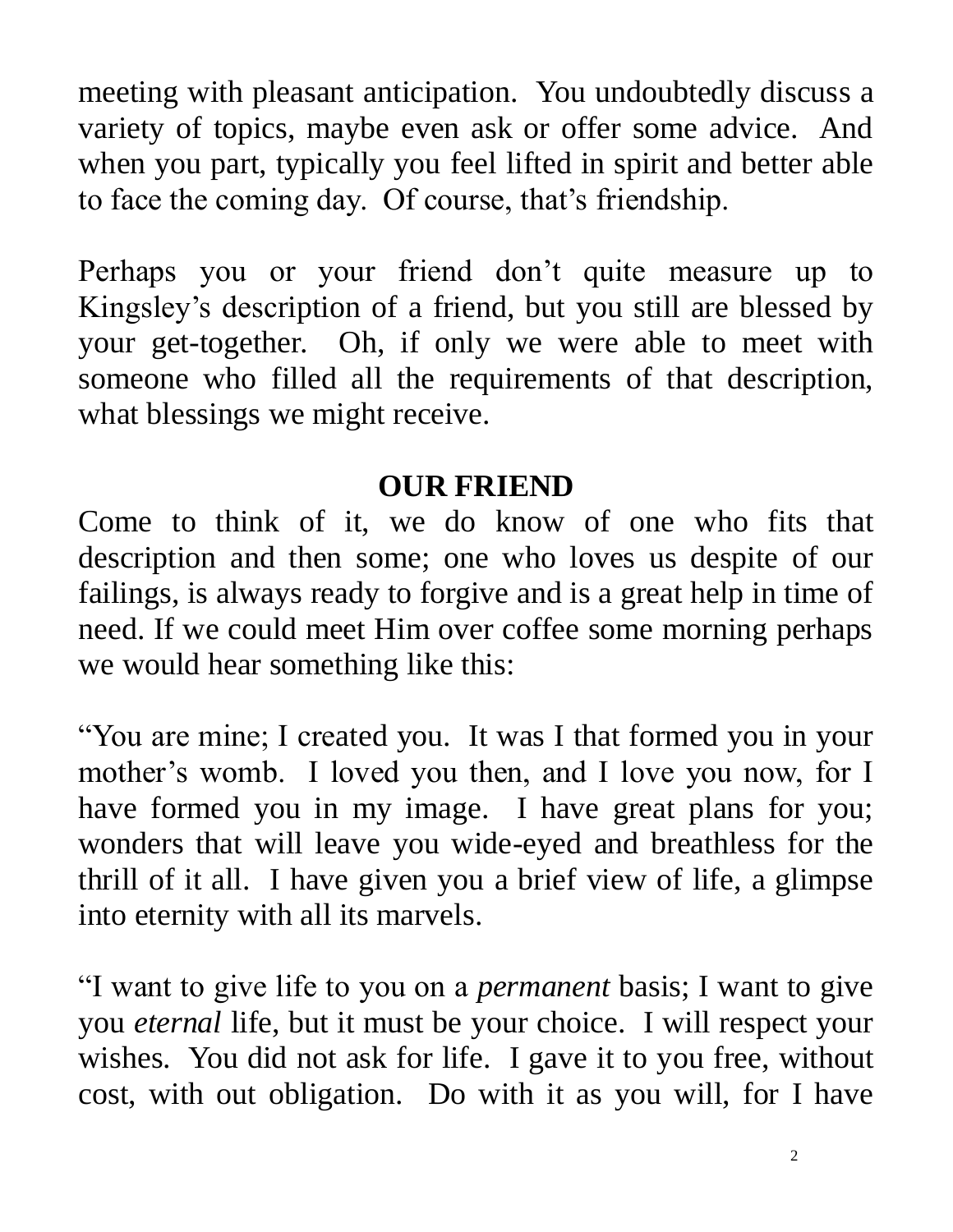given you free choice.

"The life I have given you comes with a promise. I promise that I will be with you through every hardship, disappointment, and pain. I will never leave you or forsake you, for you are my own handiwork, and I will raise you up on that last day and set you in a seat of honor at the marriage supper of the Lamb. You are mine and I love you.

"I am your advocate, a mediator between you and the Father; I represent you and plead your case before the Father. I am well qualified, because I came as flesh and have felt every pain, every disappointment, and every humiliation known to man. I am the first born and sit at my Father's right hand, constantly reminding Him of your frailty, your needs, and your sorrows. I am the word spoken of in John 1 who was with the Father from the beginning and made all things."

Can't you imagine how many more things He would tell us if we could just meet with Him on a regular basis as we do with our buddies? But wait, we can! Isn't there a special time that He set aside from the very beginning for that specific purpose? Why, of course, the seventh day.

He called it the Sabbath (which was synonymous with seven and rest to the Jews), and it was made especially for us. He set aside a 24-hour period that we could spend with Him, and we have His promise that He will be there. But, where is "there"? "There" is not a church, temple or even a synagogue. "There"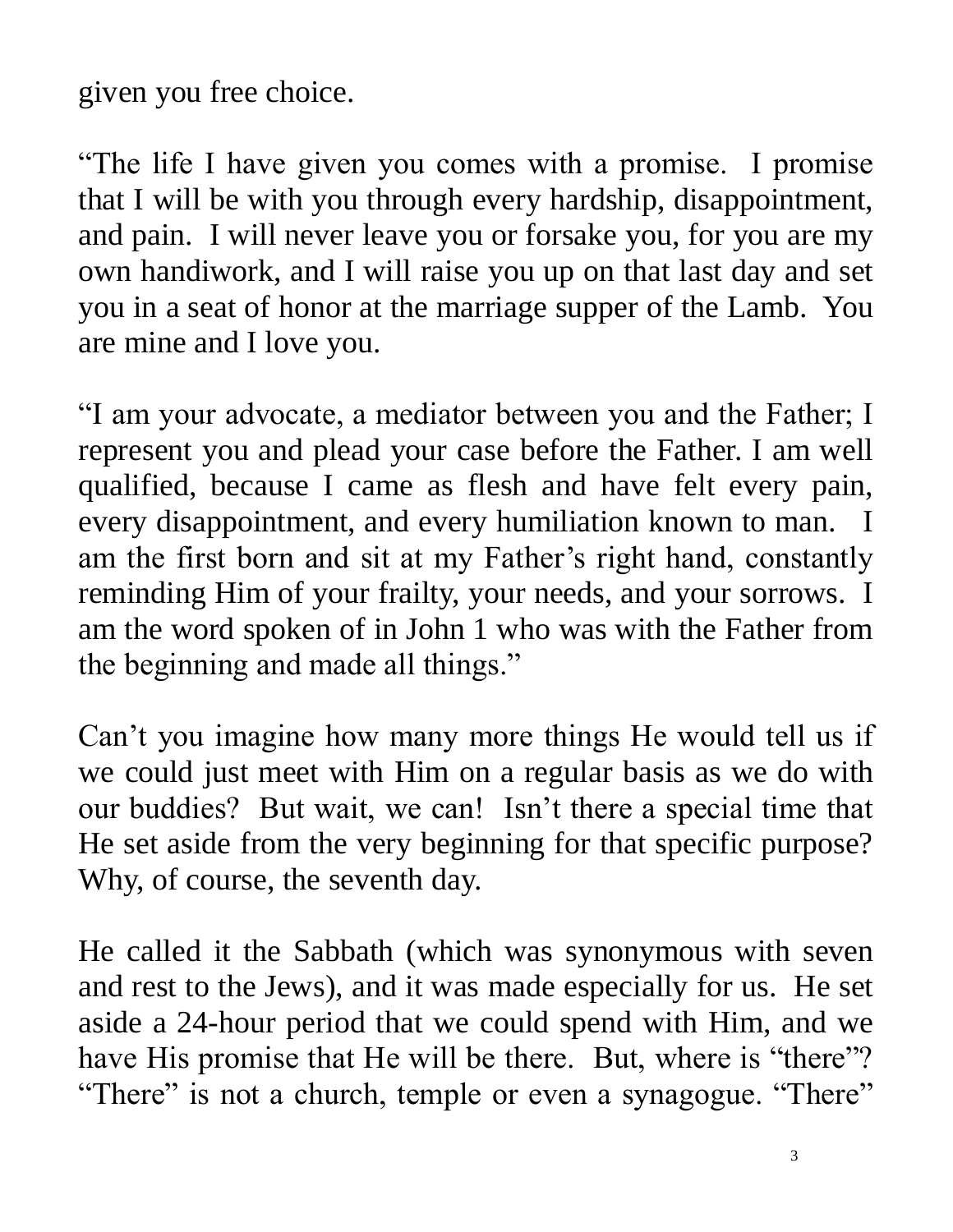is a space in time that *God* sanctified (set apart for a Holy purpose).

## **WHERE WE FIND HIM**

Should one look for God in objects, idols or religious icons? I think not, but He can be experienced in time. A kind of portable sanctuary that is always available wherever you go. It is never crowded; there is always room for more. The Sabbath is not in us as much as we are in the Sabbath. We have been given a personal invitation to step into His Holy time. He made it Holy and instructed man to keep it Holy. We should be very careful not to drag the world into that Holy time with us. Rich or poor makes no difference. We are all equal in Sabbath observance, because we are all giving the same thing, our time.

# **THE CYCLE OF SEVENS**

Astronomical bodies help us determine years, months, seasons and even days (Gen. 1:14). But where did the cycle of sevens come from? The only source we know of is God's account of creation (Ex. 20:11). Yet, consider the indestructibility of God's Sabbath in spite of Satan's many and varied attacks on it.

# **THE SURVIVABILITY OF GOD'S SABBATH:**

God's Sabbath has survived through:

The fall of man;

The great flood;

Egyptian slavery;

Babylonian exile;

A scattering of the Jewish people throughout the world;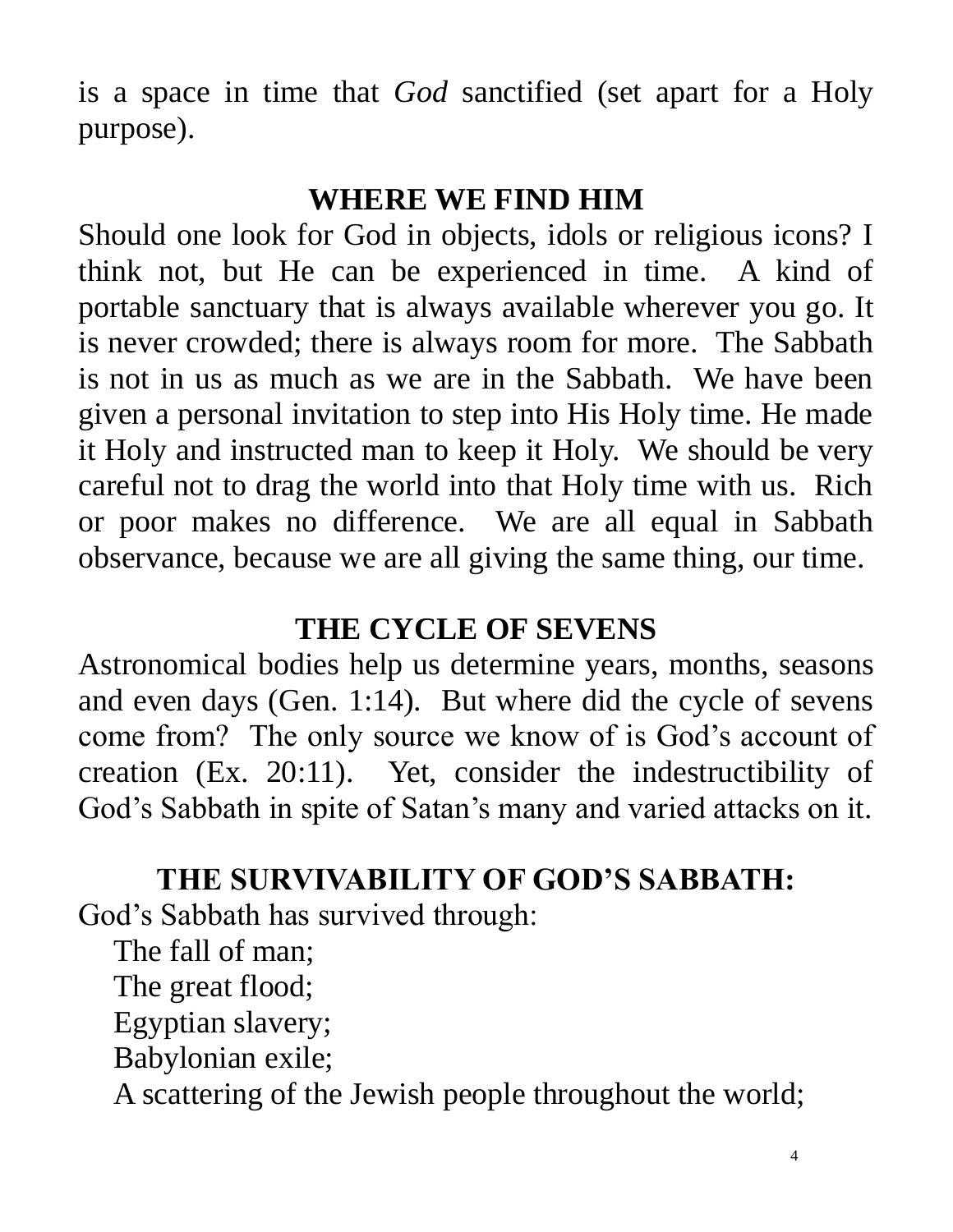Roman persecution, especially under Emperor Hadrian; France and Russian attempts to promote a 10-day week; A blank day calendar with no seventh day;

Calendar changes (affecting days of the month but not the week)

Antinomianism, (God's law done away);

Secularism (a complete denial of anything religious);

Romanization of the Christian church with its promotion of the day of the sun god. Yes, it's true. Of the many false god's of history, they predominantly chose Sunday as their day.

God's Sabbath will even survive the tribulation and will be observed in the millennium (Isa. 66:23).

And who knows what else?

I have heard it said that the Jews preserved the Saturday Sabbath, but in reality it's the other way around. The Sabbath preserved the Jews. Consider what happened to their sister Israel who changed God's Holy days for more convenient times (I Kings 12:25-33) and has since been lost to secular history. No, they did not all go back to Judah. There is much evidence of their many descendants if one cares enough to search it out.

# **GOD HIMSELF, TELLS US HOW TO IDENTIFY HIM AND HIS CHOSEN**

God is being quoted on His purpose for the Sabbath and calls it a sign that identifies His people: "--It shall be for a sign unto thee upon thine hand, (your activities) and for a memorial between thine eyes (your thoughts, Ex. 13:9)." It also identifies who our God is: "Verily my Sabbaths ye shall keep: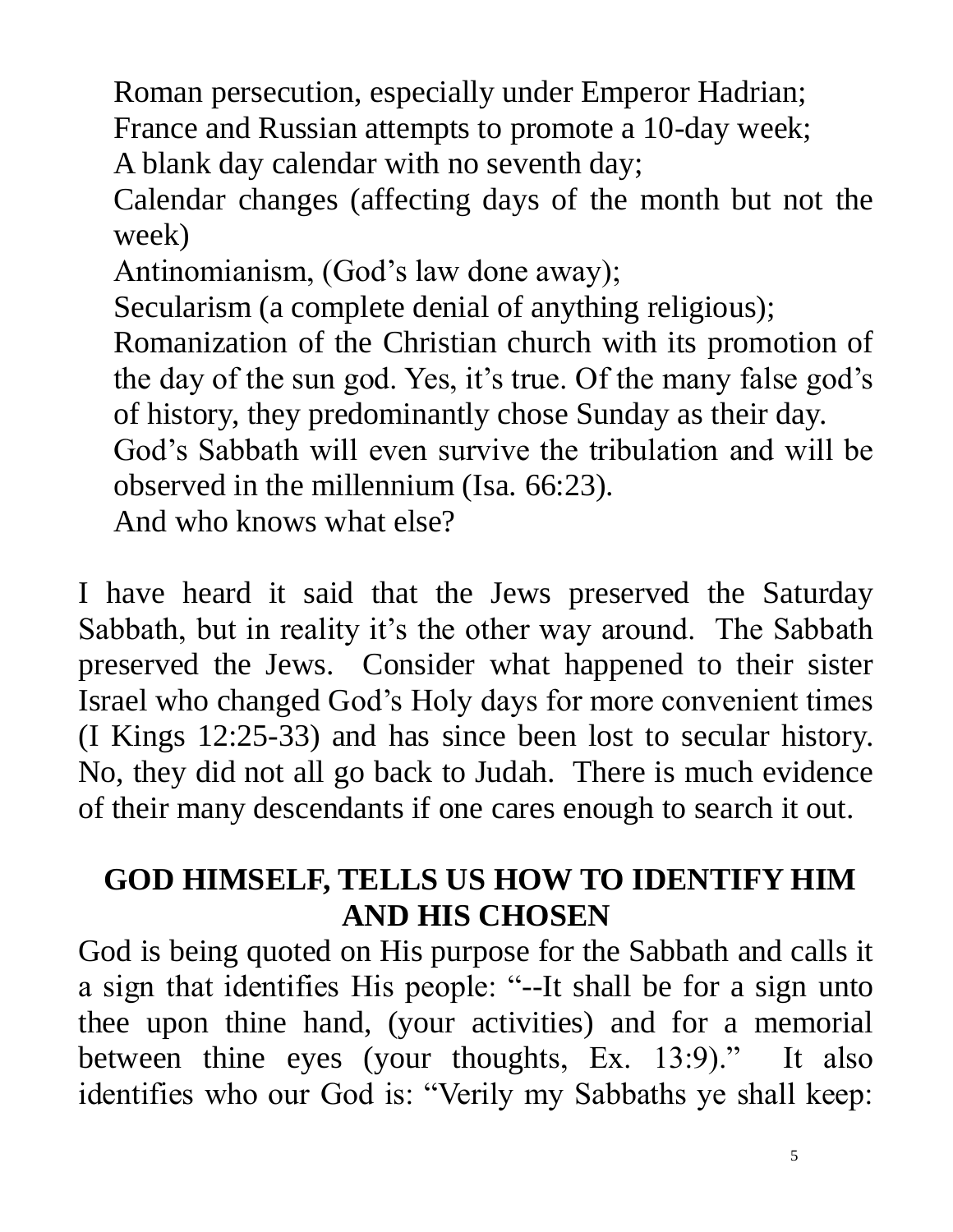for it is a sign between me and you throughout your generations; that ye may know that I am the LORD that doth sanctify you (Ex. 31:13)." Obviously, the 10 tribes that made up Israel lost their sanctification and therefore have lost their identity.

# **A SIGN OR A MARK**

A sign is something that you voluntarily display and lets others know who or what you are and what you do; as opposed to a mark that is used to identify something that is owned or controlled as in Revelation 14:9-10.

# **REVELATION 14:9-10**

9 "And the third angel followed them, saying with a loud voice, If any man worship the beast and his image, and receive his mark in his forehead, or in his hand,

10 The same shall drink of the wine of the wrath of God, which is poured out without mixture into the cup of his indignation; and he shall be tormented with fire and brimstone in the presence of the holy angels, and in the presence of the Lamb."

Notice the use of the head and the hand in both references. Wouldn't the head refer to what you know and believe, and a person's hand typically how you make your living? Isn't that the primary difference between Saturday or Sunday belief and practice?

We are sanctified by God's Sabbath. The Hebrew word La hadish means to sanctify or keep Holy. It's used in the Talmud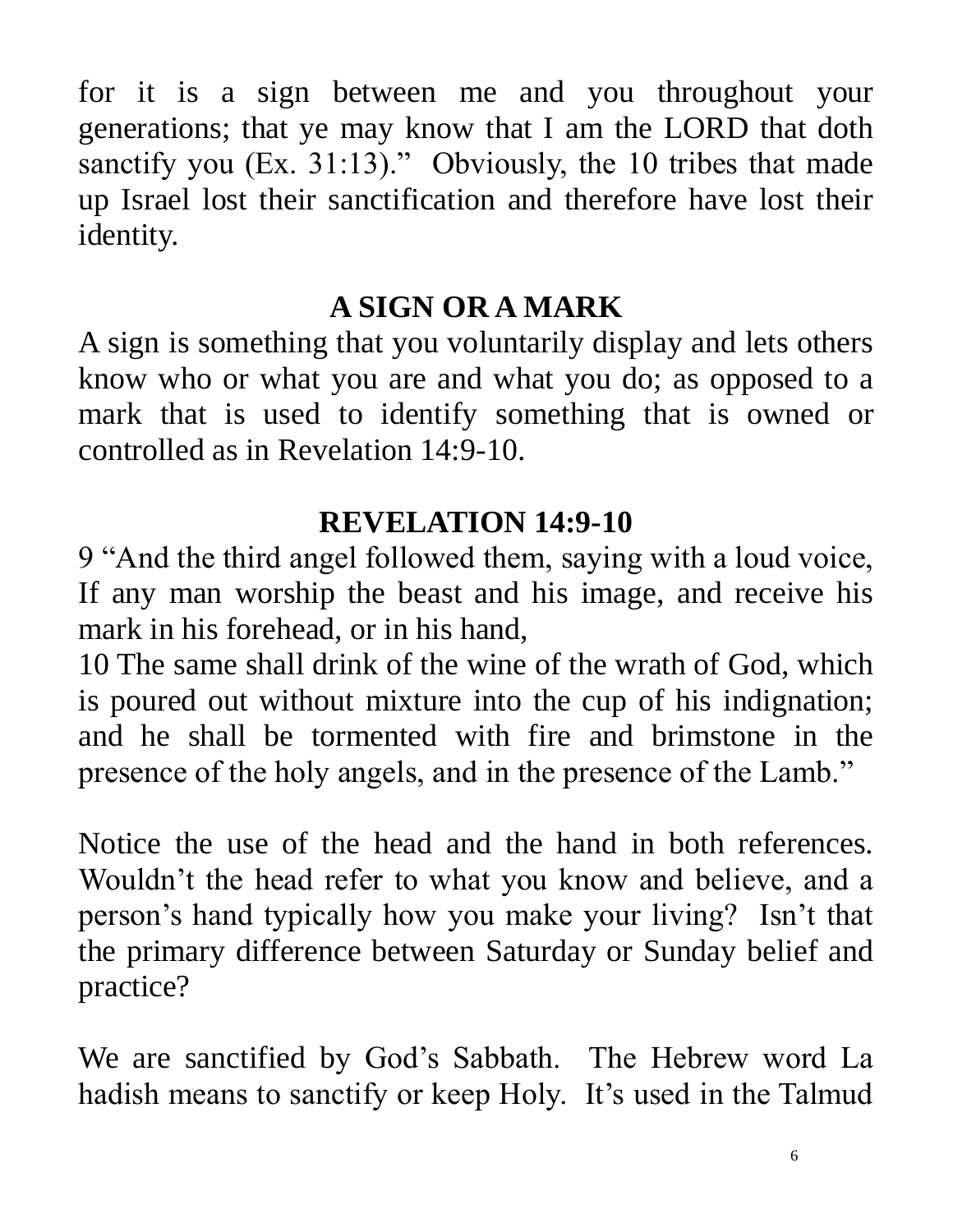to describe an engagement as well as to sanctify. When a woman declares her engagement to a man she is said to be made Holy or sanctified. When a person consecrates his life to Christ and honors His Sabbath, he is changed, he is different, he is sanctified and set aside for a Holy purpose. Even the world will set him apart.

Consider how Sabbath keepers have been treated throughout history, and even today how traditional Christianity tends to shun Sabbath keepers as belonging to some kind of cult. "Marvel not, my brethren, if the world hate you" (I John 3:13). Truly, Satan has deceived the world.

# **THE BLESSED GIFT**

The pause to rest and reflect on the day of the Sabbath is like taking a vacation with God. It quickly becomes the most pleasant day of the week. It is not a day of do's and don'ts, of rituals or judging others. Jesus showed that it was about love, mercy, healing, forgiveness and realignment to the important things of life. The Jewish religious leaders tried to turn it into a burden, but Jesus reminded them that the Sabbath was made for man not man for the Sabbath (Mark 2:27).

# **OUR INSTRUMENT LANDING SYSTEM (ILS)**

Pilots depend on an instrument landing system that can be locked into as he approaches the airstrip. It will line the plane right up to the runway regardless of the weather, but the pilot must trust it.

Many plane crashes that are attributed to pilot error can be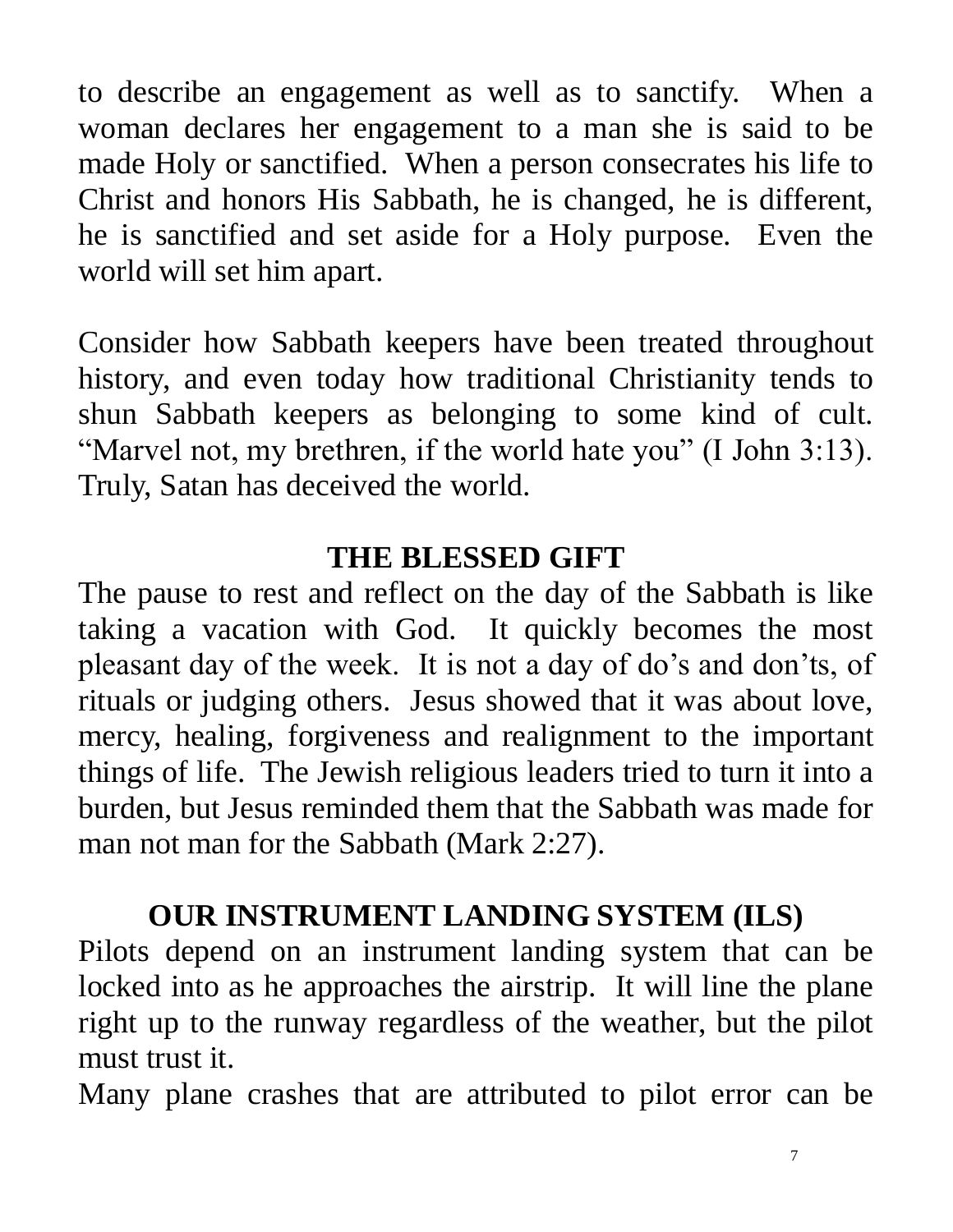linked to failure of the pilot to trust in his instruments. In certain conditions such as storms, winds, night flying etc, a pilot can become confused and disoriented. Thinking his judgment is better than his instruments; he acts on his feelings, makes the wrong decisions and loses his life. ("There is a way that seems right unto man but the end thereof are the ways of death" Prov. 16:25).

Honoring the Lord's Sabbath is like an instrument landing system that helps to guide us through Satan's arguments and deceptions that he has conspired against God's Sabbath. Satan desperately tries to divert us from keeping our appointment with our friend. He does not want us talking to or listening to our Father. But, Trust in God's word, all of it, rely on it, and it will bring you through the storms of life unto a safe landing into His Kingdom.

## **REWARDS PROMISED TO SABBATH OBSERVERS**

The Sabbath is a delight and carries with it wonderful promises. Consider Isaiah 58:12-14: "And they that shall be of thee (descendants) shall build the old waste places: thou shall raise up the foundations of many generations; and thou shall be called, The repairer of the breach, The restorer of paths to dwell in. (See the booklet THE PROTECTING WALL). 13 If thou turn away thy foot from the Sabbath, from doing thy pleasure on my holy day; and call the Sabbath a delight, the holy of the LORD, honorable; and shall honor Him, not doing thine own ways, nor finding thine own pleasure, nor speaking thine own words: 14 Then shall thou delight thyself in the LORD; and I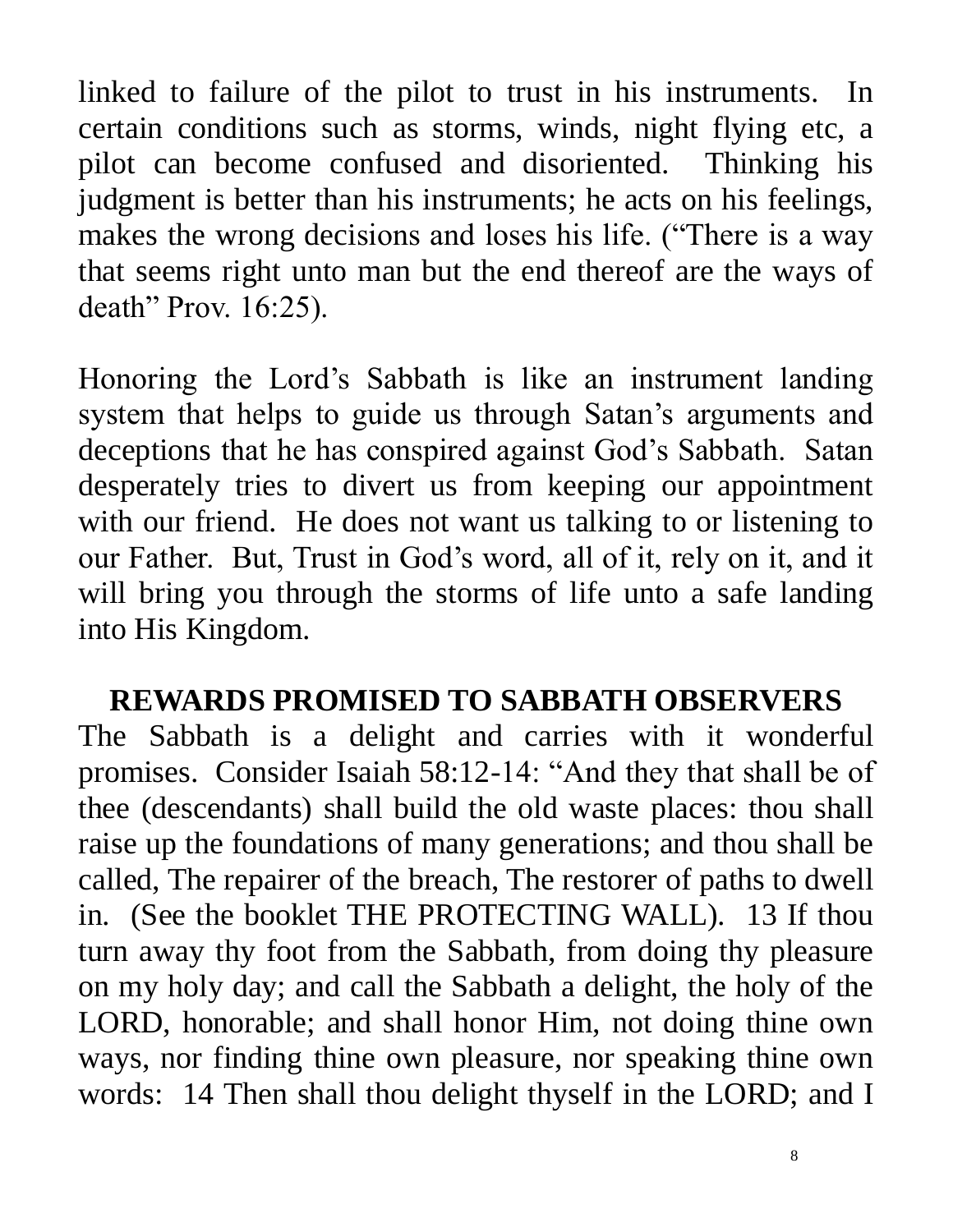will cause thee to ride upon the high places of the earth, and feed thee with the heritage of Jacob thy father: for the mouth of the LORD hath spoken it." Also you might enjoy reading Leviticus 26:2-13, for your friend is speaking to you.

## **BUT ISN'T A SATURDAY SABBATH FOR THE JEWS ONLY?**

"But", someone may say, "Isn't that just for Israel?" Not really, for anyone who obeys God will receive His blessings, just as Israel did. However, as Christians we are sons of Abraham (Gal. 3:7), we are heirs to the promise (Gal. 3:27-29), just like Isaac (Gal. 4:28). How then, are we any different from Israel?

## **BUT WHAT ABOUT THE LORD'S DAY?**

Everyone knows Sunday is the Lord's Day, don't they? Doesn't that, in effect, change the Sabbath to the first day? Nowhere does the Bible mention Sunday as the Lord's Day, neither does the Bible mention a change in His Sabbath, but it does identify which day belongs to the Lord. In Mark 2:28 we read: "Therefore the Son of man is Lord also of the Sabbath." And, we do know that the Sabbath is Saturday, the seventh day. (By the way, Rev. 1:10 does **not** say the Lord's Day is Sunday.)

## **BUT DON'T WE OBSERVE SUNDAY IN HONOR OF HIS RESURRECTION?**

Is there any reason important enough for man to arbitrarily change a commandment that God authored? Nowhere in the Bible is there even a hint that Christ or His Apostles observed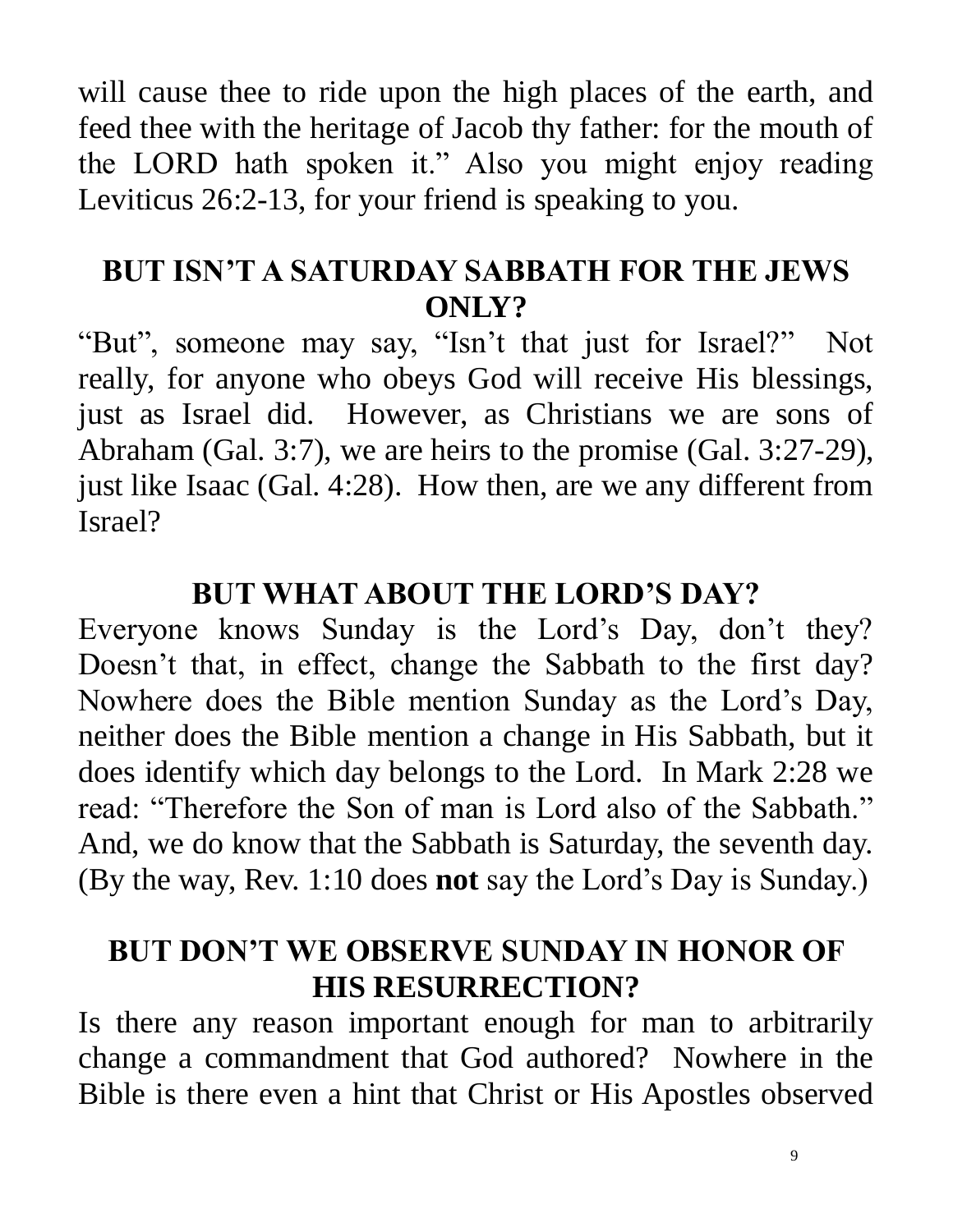Sunday as a weekly Sabbath or sanctified the first day in place of His Sabbath. Also, a careful, in depth study of the gospels will prove that Christ was not resurrected Sunday morning, but that He was, as He said He would be, in the grave for three days and three nights (Matt. 12 40).

## **BY WHO'S AUTHORITY?**

Years ago T Enright, C.S.S.R., offered \$1,000 to anyone who could prove *from the Bible* that a person should keep *Sunday* Holy. As far as I know, that offer still stands. He further stated, "There is no such law in the Bible. It is a *law* of the *holy Catholic Church* alone. The Bible says, 'Remember the Sabbath day to keep it Holy.' The Catholic Church says: 'No. by my divine power I abolish the Sabbath day and command you to keep holy the first day of the week.' And lo! The entire civilized world bows down in a reverent obedience to the command of the holy Catholic Church." So stated in a lecture at Hartford, Kansas, Feb. 18, 1884.

"Not every one that saith unto me, Lord, Lord, shall enter into the kingdom of heaven; but he that doeth the will of my Father which is in heaven" (Matt. 7:21-23). How, then will we be able to explain to Him our disregard of the fourth commandment?

## **THE BOTTOM LINE**

In spite of all the arguments pro and con, Christ kept the seventh day Sabbath. He is our perfect example. Should mere men dare attempt to improve upon His perfection and think they are not subtracting from it. Therefore, I honor the day He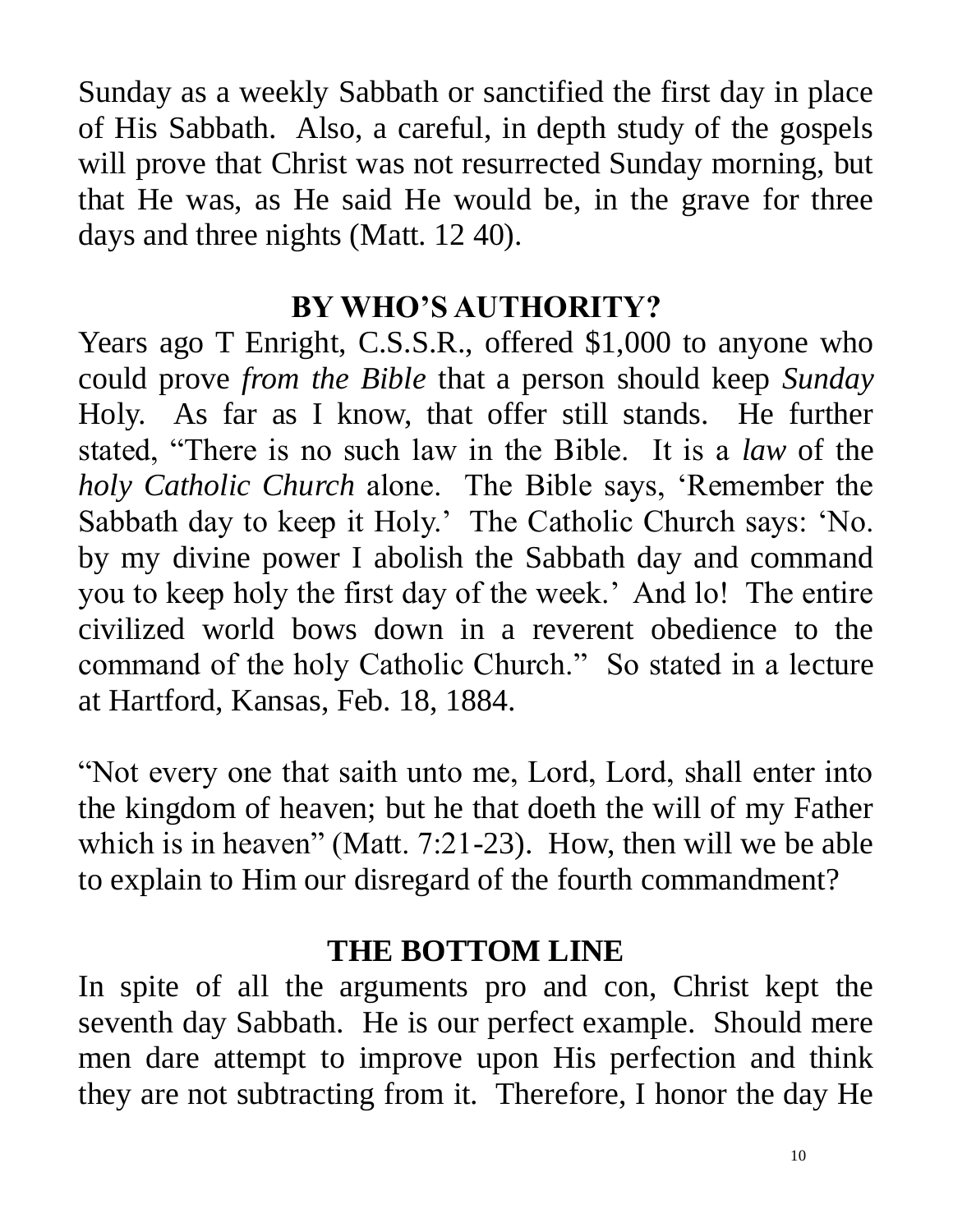sanctified and made Holy, the seventh day Sabbath.

Let us then, revere our appointment with our friend by preparing ourselves, by making ourselves presentable as fitting to a king; listening to His wisdom, experiencing His love, accepting His forgiveness and His grace. Truly, He far surpasses even Charles Kingsley's definition of a friend.

Del Leger, Pastor, Christian Church Of God, Grand Junction, Co. [dlleger@montrose.net,](mailto:dlleger@montrose.net) (970) 249-6857, ©7/25/09

#### **THE PREACHER**

## by H. Cosby

"A preacher is a proclaimer, a herald, not a degreed professor of religion or an originator of theories. He has the Word given to him, and that he is to proclaim. Why would he draw from the stagnant swamp of human philosophy, and ignore the pure fountain of living waters that flows copiously directly from the throne of God? His charge is simple, but definite. He is to tell the people what God has said. He is to shield himself behind the message, and to receive it equally with those he addresses. His responsibility is as a messenger for God, and he is responsible to God only, and not to the congregation, the denomination, or any of man's governing bodies that might attempt to adulterate God's Holy Word, for it is to God he will ultimately answer.

If the preacher speaks the Word only, he will bathe in God's revelation and be permeated by it; and so be proof against all the shafts of ignorance, conceit and deception. He will not go